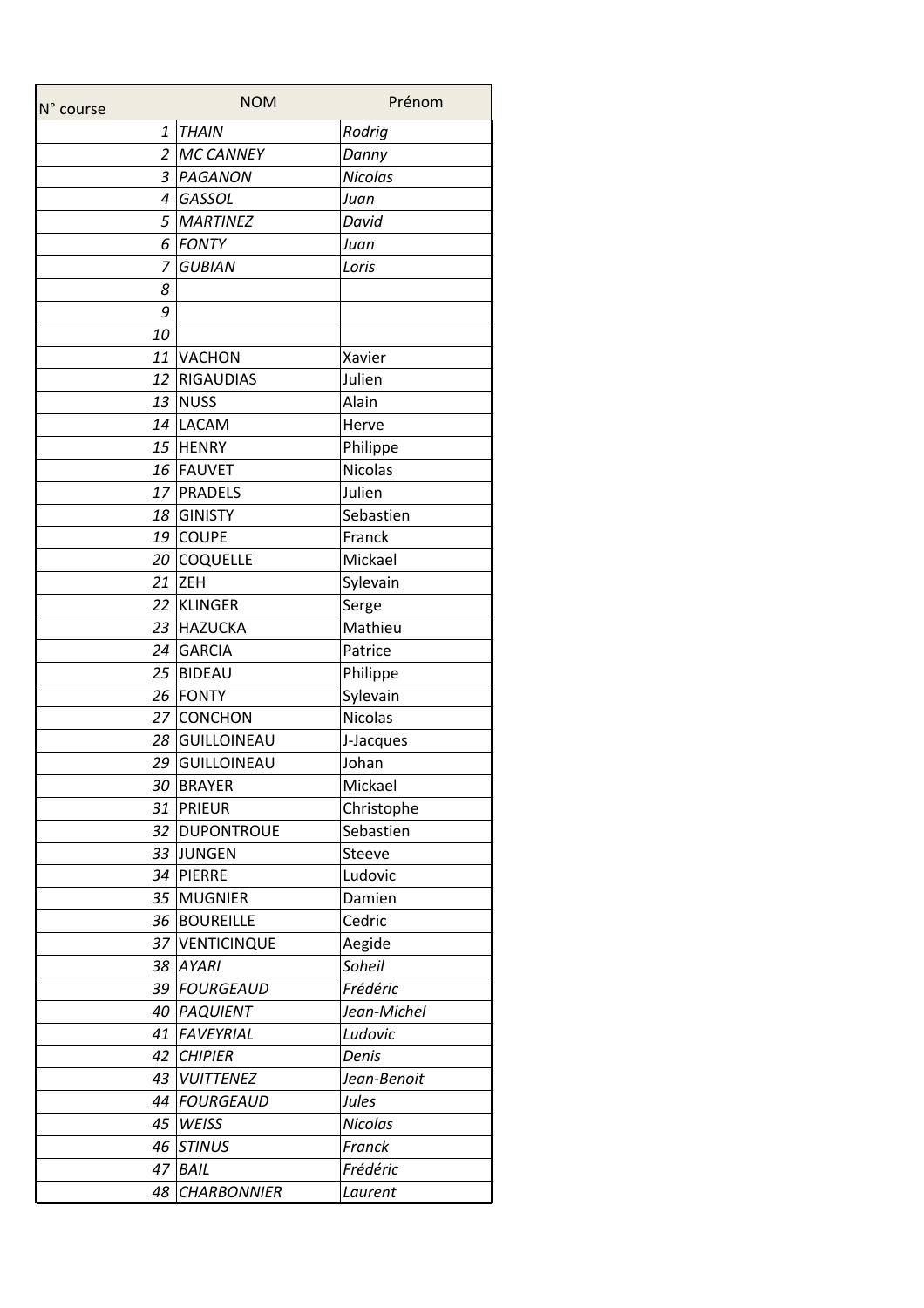|    | 49 OLIVIER       | Frédéric        |
|----|------------------|-----------------|
|    | 50 AMABLE        | Pascal          |
|    | 51 VALADIER      | Florent         |
|    | 52 MUTIN         | Franck          |
|    | 53 TOURNAN       | Guillaume       |
|    | 54 PASCAL        | Michel          |
|    | 55 HABRAN        | Laurent         |
|    | 56 JACON         | Adrien          |
|    | 57 CORNILLE      | Corentin        |
|    | 58 ARTHAUD       | Clément         |
|    | 59 DEGLI         | Mathieu         |
|    | 60 CADINOT       | <b>Benoit</b>   |
|    | 61 HENNART       | Pascal          |
|    | 62 CASANOVAS     | Albert          |
|    | 63 ROSSI         | Stephane        |
|    | 64 DECOUX        | Jonathan        |
|    | 65 VITTE         | Laurent         |
|    | 66 MODERAT       | Mathieu         |
|    | 67 THINON        | Maxine          |
|    | 68 SAURER        | Jean-Christophe |
|    | 69 PLATTET       | Christophe      |
|    | 70 MORETTE       | Sylvain         |
|    | 71 BOSONNET      | Regis           |
|    | 72 BESSON        | Christian       |
|    | 73 DUCLOT        | Olivier         |
|    | 74 EUZEN         | Cedric          |
|    | 75 VILLON        | Laurent         |
|    | 76 ESSERTEL      | Frederic        |
|    | 77 LEVY          | Pascal          |
|    | 78 MONTAGNON     | Samuel          |
|    | 79 LAC           | Jerome          |
|    | 80 ROUSSEL       | Marc            |
| 81 | MARTINEZ         | David           |
|    | 82 PRIVAT        | Christophe      |
|    | 83 JOBLIN        | Grégory         |
|    | 84 NOEL          | Jerome          |
|    | 85 DEBEAUPUIS    | Olivier         |
|    | <b>86 NOEL</b>   | Philippe        |
|    | 87 SGARD         | Jean Jacques    |
|    | 88 ANQUEZ        | Serge           |
|    | 89 DUBOIS        | Vincent         |
|    | 90 LALLIAS       | Franck          |
| 91 | <b>GUILLAUME</b> | Nicolas         |
|    | 92 CHARLAINE     | Vincent         |
|    | 93 VERGOTE       | Karl            |
| 94 | <b>SCHNEIDER</b> | Jean-Charles    |
|    | 95 POLIN         | <b>Nicolas</b>  |
|    | 96 TANO          | Paul            |
|    | 97 GARRO         | Frederic        |
| 98 | <b>FELTEN</b>    | Maxime          |